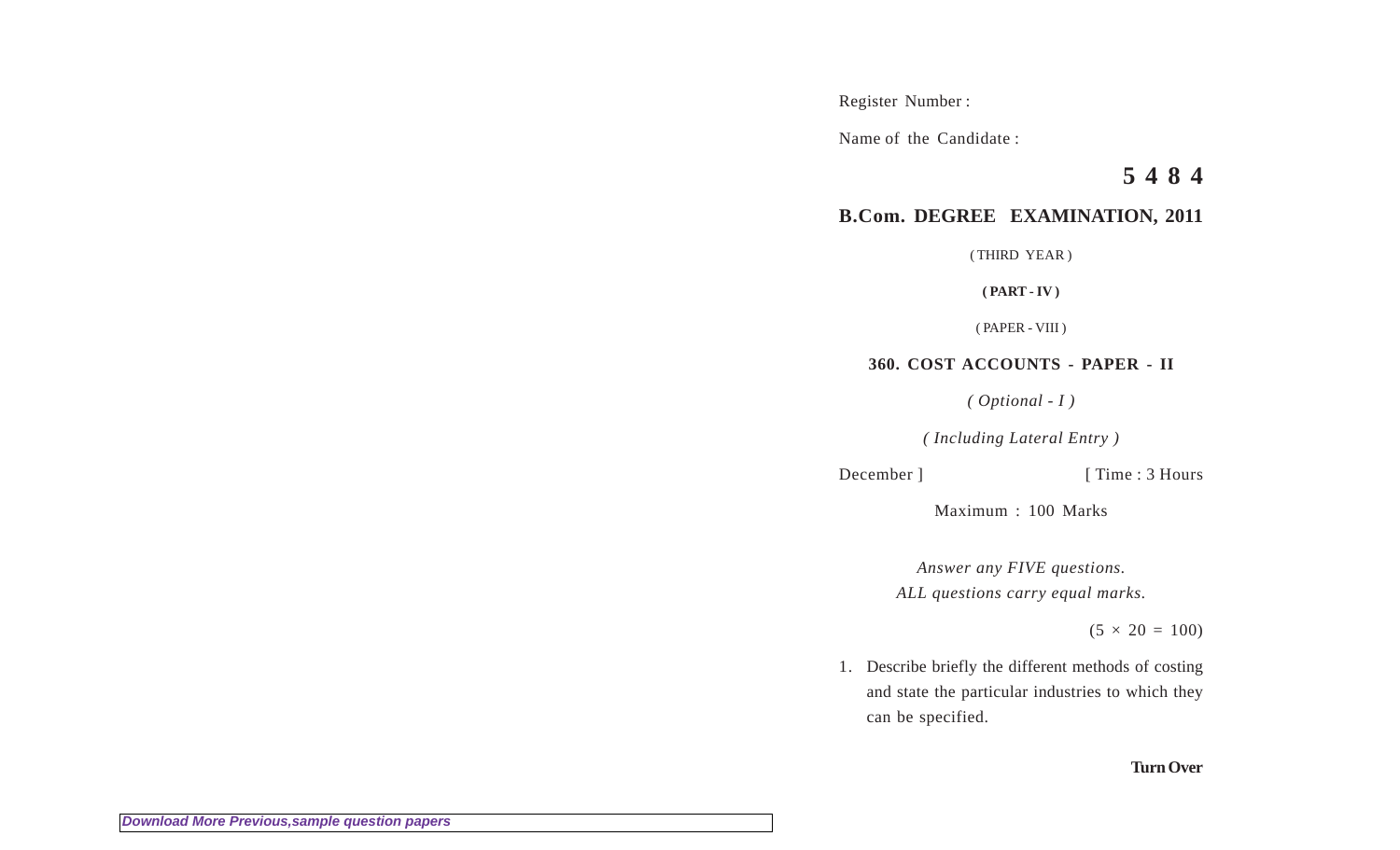11 2

#### $\partial$ ஸ்லாக $\partial$  க் $\partial$ கைக்டிரம் $\partial \Omega$  வ் $\partial \Omega$ க்க்ழ்க்  $.$  Or

.கண்க

- $\Theta$ ் லொருள் விலை வேறுபாடு.
- (அ்) ∂பாருள் நுகர்வு வேறுபாடு

மற்றும், **பொருள் கலவை வேறுபாடு ஆ**கியவற்றைக்

| (ஒக்குஷை ரூ<br>09 FD |       |
|----------------------|-------|
| ∖ ம்ககுශι⊕ 0 ∆       | ѥ     |
| தூ அயன்              | மையடு |
|                      |       |

 $\dot m$ കയ്യേ $\theta$  00  $\dot m$   $\dot m$ കയ്യേ $\theta$  00  $\dot m$ 

 $\mathbb{G} \downarrow 0$   $\mathbb{G} \downarrow 0$   $\mathbb{G} \downarrow 0$   $\mathbb{G} \downarrow 0$  $\left( \oplus \Phi \oplus \Phi \oplus \Phi \right) \qquad \left( \oplus \Phi \oplus \Phi \oplus \Phi \right)$ 

- 2. Briefly explain the reasons why it is necessary for the cost and financial accounts of an organization to be reconciled.
- 3. Define marginal costing. How does marginal costing differ from total cost? Explain the features of marginal cost.
- 4. Define budgetary control and state its objectives.
- 5. What is standard cost and standard costing? Statisco brahages of standard costing.
- 6. Following is a schedule of expenses incurred during three month ending on  $31_{\text{B}}$  March in a chemical factory.

| $000'$ II    |                  | $\overline{008.4}$ iinu ind 14.500<br>$\Delta$ ariable |
|--------------|------------------|--------------------------------------------------------|
|              | 00Z <sup>2</sup> | PaxiH                                                  |
|              | ₹                | $s$ <i>ppəyaə</i> $\alpha$ <i>Q</i>                    |
| $001\degree$ |                  | Direct expenses                                        |
| 000'61       |                  | Pabour cost                                            |
| 006's1       |                  | Direct materials                                       |
|              |                  |                                                        |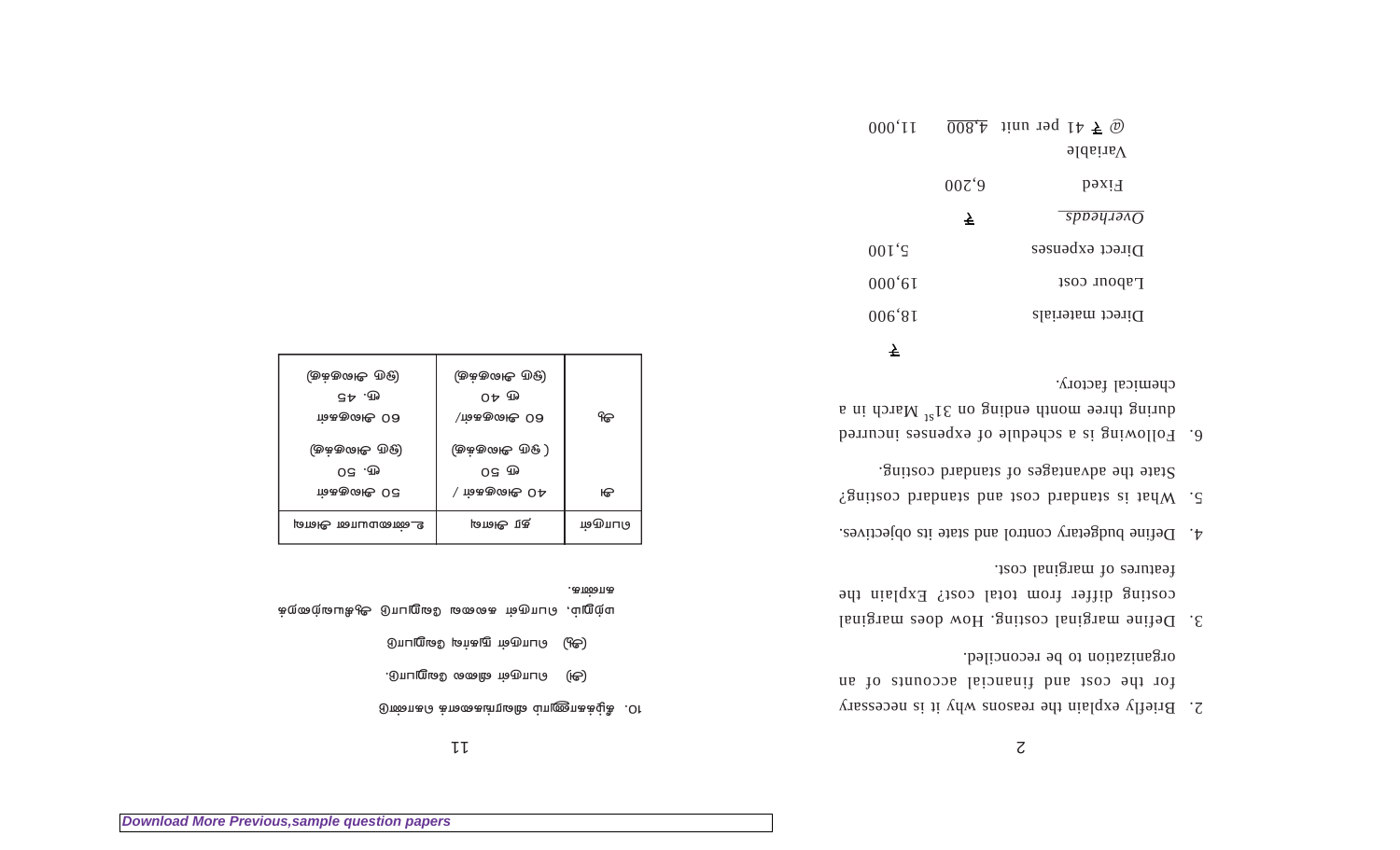## 10

9. 10,000 அலகுகள் தயாரிப்பதற்கு ஆகும் திட்டமிடப்பட்ட செலவு விவரம் பின்வருமாறு $\:$ :

| $\overline{\mathcal{F}}$ ஒரு அலகுக்கு                 |     |
|-------------------------------------------------------|-----|
| மூலப்பொருள்                                           | 70  |
| தொழிலாளர்                                             | 25  |
| மாறுபடும் மேற்செலவுகள்                                | 20  |
| நிலையான மேற்செலவுகள் ( மொத்தம் ₹ )                    |     |
| (1,00,000)                                            | 10  |
| மாறுபடும் மேற்செலவுகள் (நேரடி)                        | 5   |
| விற்பனைச் செலவுகள் ( 10% நிலை )                       | 13  |
| நீர்வாகச் செலவுகள் ( $\overline{\mathcal{R}}$ 50,000) | 5   |
| பகீா்ந்தளிப்புச் செலவுகள் (20% நிலை )                 | 7   |
|                                                       | 155 |

மேற்கண்ட விவரங்கள் மூலம் கீழ்க்கண்ட அலகுகளுக்கு திட்டப்பட்டியல் தயாரிக்கவும்.

- (அ) 8,000 அலகுகள்.
- (ஆ) 6,000 அலகுகள்.

நிா்வாகச் செலவுகள் எல்லா உற்பத்தி நிலையிலும் சமம் எனக் கருதுக.

| Sales $@ \t{7} 5$ per unit                                                                                                                                                                                                                                          | 60,000 |
|---------------------------------------------------------------------------------------------------------------------------------------------------------------------------------------------------------------------------------------------------------------------|--------|
| Find out                                                                                                                                                                                                                                                            |        |
| (i) Total cost of production.                                                                                                                                                                                                                                       |        |
| (ii) % of profit on sale.                                                                                                                                                                                                                                           |        |
| (iii) Estimated price of 2,000 units to be<br>produced during the next quarter.                                                                                                                                                                                     |        |
| 7. From the following details of Small Tools Ltd.<br>compute profit in financial accounts as well as<br>in cost accounts and reconcile profit between<br>cost and financial accounts showing clearly the<br>reasons for the variation of the two profit<br>figures. |        |
|                                                                                                                                                                                                                                                                     |        |

Units produced 12,000 units

3

# $\overline{\tau}$

| Sales                      | 20,000 |
|----------------------------|--------|
| Purchase of materials      | 3,000  |
| Closing stock of materials | 500    |
| Direct wages               | 1,000  |
| Indirect wages             | 500    |
| Indirect expenses          | 2,000  |

**Turn Over**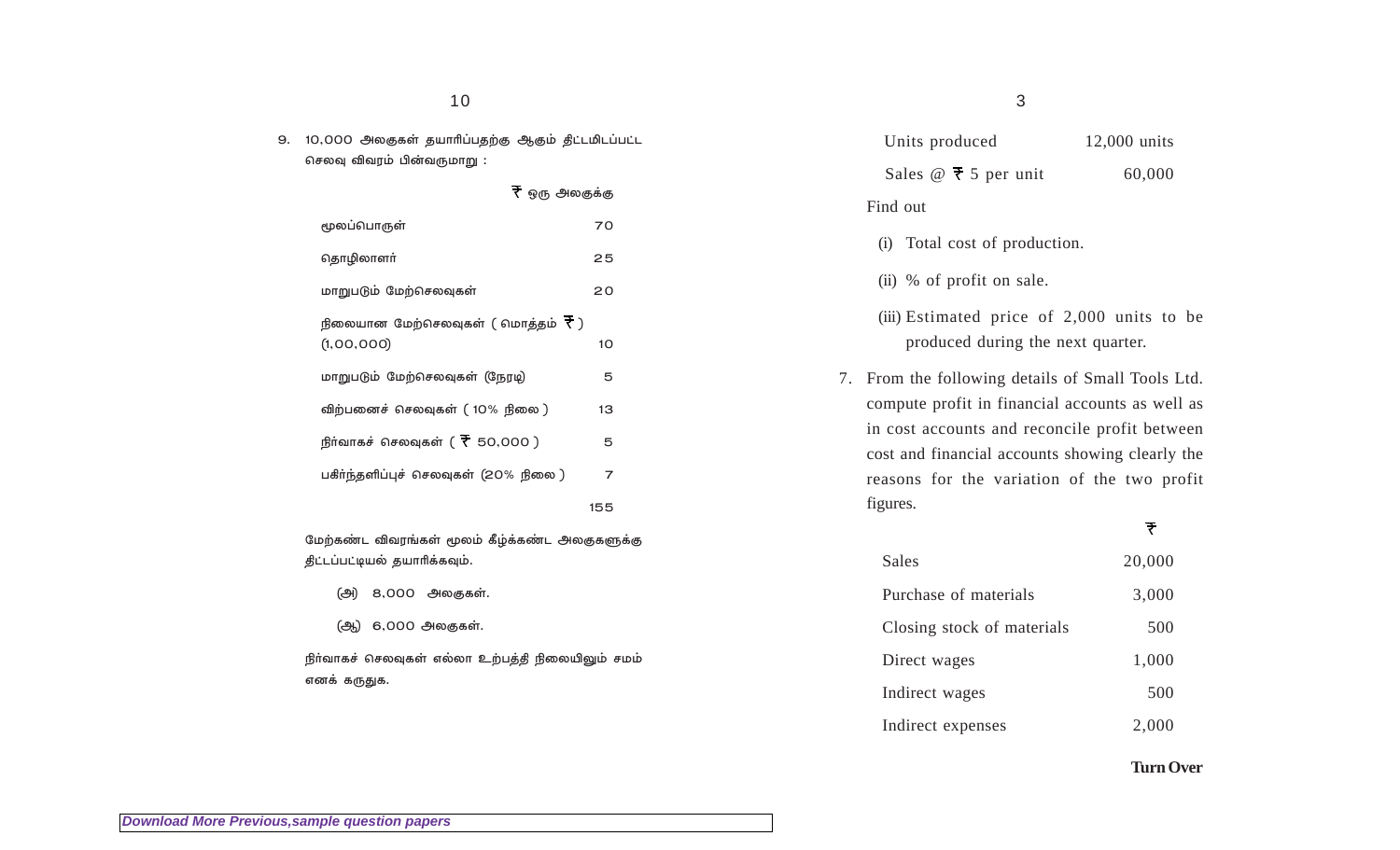| 09  | ம்கடிசை வெக்குள்கள்                      | 000.I |
|-----|------------------------------------------|-------|
| 001 | மிற்பனைக் செவைகள்                        | 000,S |
| ᆇ   | வ்பாதை இல்பப<br>சொத்து விற்பனையின் மூலம் | 000.I |

#### ⊙© Dieco a ⊕oo coone âel. ∂

*ஞ்*யோரிப்பு இடு & OOS ந்தைவில் ஒரும் கூ*லியில்* 5003 ,t テ m்கடிலைவ் மேற்செலவுகள் テ 1,500  $100 \pm 200$  பேஜின்  $\bar{\mathcal{F}}$  ம்கடிசை  $\delta$  ஒகுத்ரிக்கும் ம்றூற்ப \*'|© ÿ√≈©√'¶m.

1ல் நிலை பெண்பின் கட்டத் தெரு கட்டியின் & nஜ ng .8  $\cdot$ றுயாபார முடிவுகள் பின்வருமாறு.

9

| 000,01                | 003,75   | ர்பய்பப்சடு      |
|-----------------------|----------|------------------|
| 000, 3                | 000, 82  | फ़ ला            |
| <del>ட</del> ு வ்பாශ⊛ | ₹ மையை@் | டிடியுடு மும்வாக |

−: கடுகிக்πை க

- $\epsilon$ ்டு)  $\mathcal C$ லாப அயலு விகிதம்.
- .map.oa வசலவு (<u>சூ)</u>
- ை ைசைப் நட்டம் இல்லாதப் புள்ளியில் விற்பனை
- ∂·°.
- πையமகைஉ® க்றுப் வ்பாகஇ 003. ு ₹ (ஈ)
- .ഞപേന്**ര**

.g⊔nශ⊛

 $\mathbb{R}$  மூற்பலைன்  $\bar{\mathcal{F}}$  20,000-ஆக இருக்கும்போது

**Turn Over**

| Distribution expenses   | 000,1         |
|-------------------------|---------------|
| Selling expenses        | $000^{\circ}$ |
| Profit on sale of asset | 000,1         |
| lnterest on overdraft   | $0\varsigma$  |
| Bad debts               | 00 I          |
|                         |               |

In cost accounts manufacturing overhead recovered @ 300% on direct wages, selling noitudintid but  $\overline{5}$  1,500 and Distribution overhead recovered  $\overline{7}$  700.

8. The trading results of Raja & Co. for the last two quarters are,

| 000,01          | $005^{\circ}$ LE | $2$ ebtemper          |
|-----------------|------------------|-----------------------|
| $000 \text{°S}$ | $000^{\circ}$ SZ | əunr                  |
| ÷.              | è.               |                       |
| Profit          | səlas            | $\Omega$ uarter ended |

 $C$ alculate :

- (a) Profit Volume Ratio.
- (b) Fixed costs.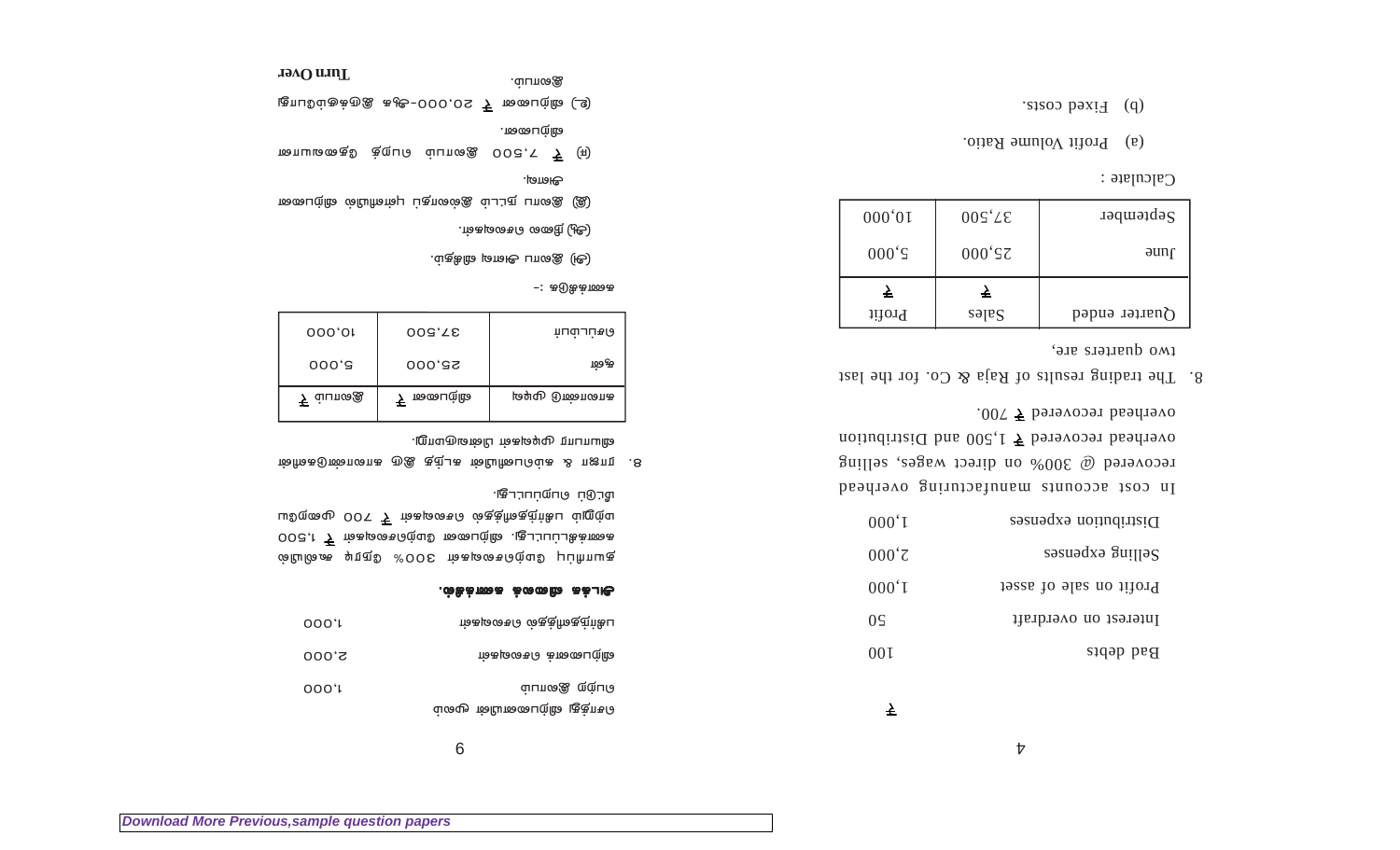moitous and levels of production. Assume that the administration expenses are

9

variance. material mixture variance, material cost price variance, the material usage variance and 10. From the data given below, calculate the material

| per unit                           | per unit                          |          |
|------------------------------------|-----------------------------------|----------|
| $-55\pm 0$<br>siinu 0 <sub>0</sub> | $-10\nu \triangleq 0$<br>siinu 09 | Я        |
| per unit                           | per unit                          |          |
| $-10S \triangleq \omega$           | $-10S \triangleq 0$               |          |
| $s$ inu $0\zeta$                   | siinu $0\uparrow$                 | v        |
| Actual                             | $p$ tandard                       | Material |

#### வ்கக்பழுமிகு

 $(5 \times 20 = 100)$ பியுவு - அ

அ**லைக்து** வினாக்களுக்கும் **சம** மதிப்பெண்கள். ஏதேனும் **ஐந்து** வினாக்களுக்கு விடையளிக்கவும்.

அனை எவ்வாறு பொருந்தும் என்பதை விவரி. முறைகளை விளக்கி, குறிப்பிட்ட தொழிலமைப்புக்கு 1. பெசலைவிடுதலின் (அடக்க விலையின்) பல்வேறு

 $\mathcal L$ 

- .ரிமிக் தன்படைக்கும் முக்கியம் என்பதை விவரி. மையியத்து , ப்றுற்ப குக்கைக் கைக்கு மற்றும், நிதியியல்
- .ககுக்ாவி மையின்பிப்புரி ம்வின்கி குரைவின் வ செல்ல எவ்வாறு மொத்த செலவுலுமுந்து லேறுபடுகிறது? 3. எல்லை நிலை செலவினை வரையறு. எல்லை நிலை
- .ககுக்றடி ப்புராகையாகக்ரும் ஸ்குடூ ,ப்றுற்ப 4. வரவு, செலவுத் தீட்டக் கட்டுப்பாடு என்பதை வரையறு.
- .ககுக்πவி மலைக்குக். என்றால் என்ன? தர அடக்க விலை செலவிடுதல் 5. தர அடக்க விலை மற்றும், தரஅடக்க செலவிடுதல்
- பின்வருமாறு : அடக்க விலை ஏடுகளிலிருந்து எடுக்கப்பட்ட விவரங்கள் 6. ஒரு இரசாயன தொழிற்சாலையின் மூன்று மாத முடிவின்

# $\overline{z}$

ர்க்கு மைசூ  $000, 21$ 

| $000'$ <sub>II</sub> | $008 \text{·}$   | சூக்குழை மூஒ <sup>4</sup> 7 |
|----------------------|------------------|-----------------------------|
|                      |                  | மயி⊓டு⊓மை                   |
|                      | 00Z <sup>2</sup> | நிலையானது                   |
|                      | ₹                | ന്ത്രത്രക്തമുട്ട            |
| $001\degree$         |                  | ារសម្រលាម សញ្ញារប           |
| $000^{\circ}$ 6I     |                  | மெழுமையா செலவுகள            |
| 006'81               |                  | ருநூடி மூலப்பொருள்          |
|                      |                  |                             |

ம்ககுழை தீத்பற்\_உ

#### **Tard Over**